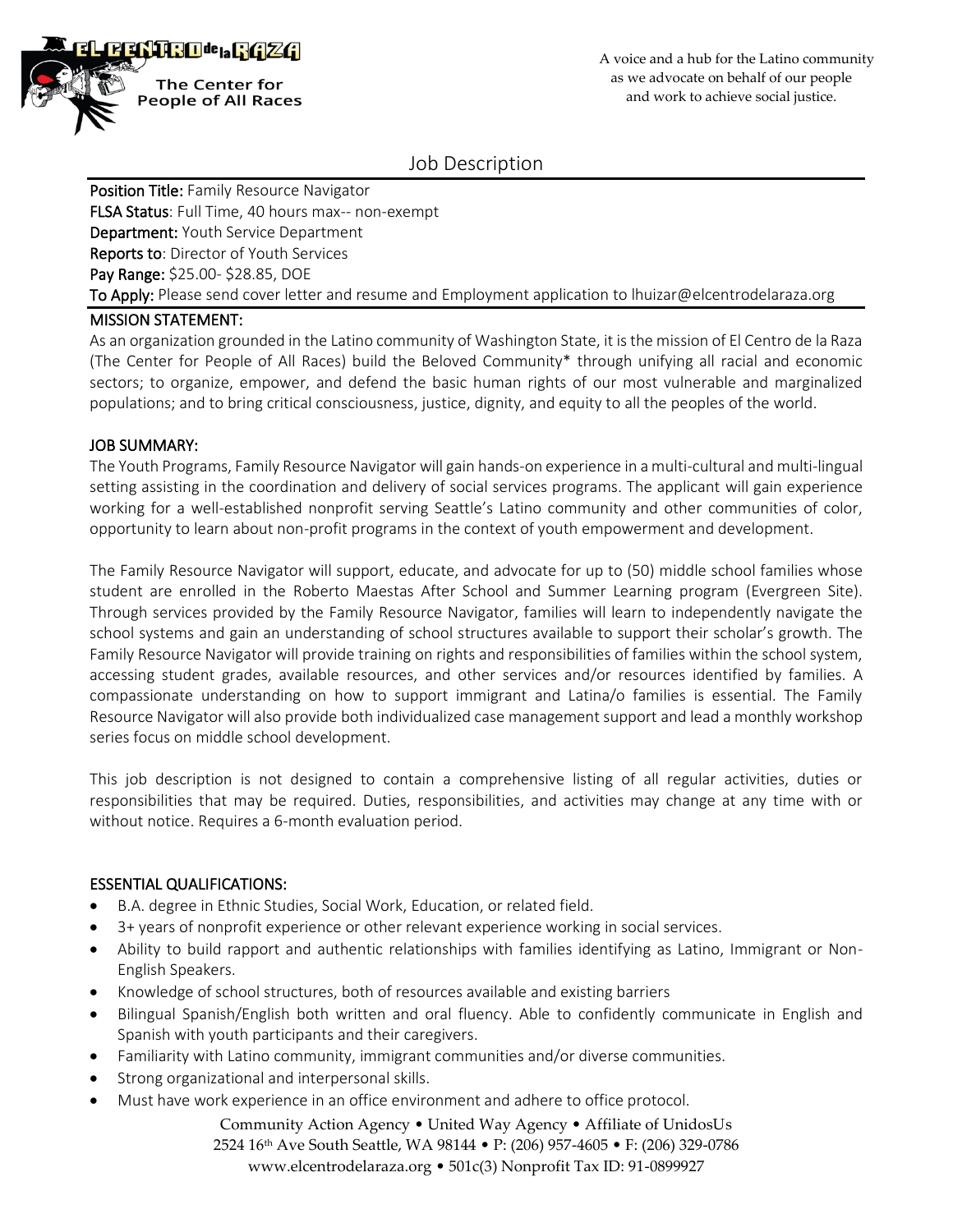# ESSENTIAL FUNCTIONS:

- Support with program outreach and enrollment by designing annual outreach campaign focus on reaching Latina/o families of Evergreen Middle School.
- Enroll youth participants and families through collection of intake forms and creation of Salesforce accounts.
- Schedule Monthly Check In with Families to Review youth progress in after school program and connect to necessary resources.
- Support with Delivery of Resources to program participants as necessary throughout school year.
- Plan, coordinate and deliver a virtual monthly families workshops, beginning with an orientation held in September and focus on middle school youth development, planning for high school and preparing for postsecondary options.
- Support and advocate as necessary on school campus, uplifting family and scholar needs.
- Track participant progress, number of participants, sessions attended, hours involved, and number of activities during program enrollment.
- Support daily program operations, facilitating enrichment segments and helping maintain ratios.
- Host weekly virtual Wednesday club that blends personal interest and youth interest to build rapport with you participants.
- Engage in partnerships and collaborations with other organizations.
- Attend weekly virtual and/or on-person meetings with supervisor. Attend Charlas and department staff meetings.
- Support completion of program reports, monthly narratives, success stories and program performance report for the Board of Directors.
- Refer qualified participants to El Centro's other wraparound services, including Financial Empowerment and Immigrant Family Safety Planning.
- Perform other duties and responsibilities as assigned.

# SKILLS/TECHNICAL KNOWLEDGE:

• Computer proficiency, including Microsoft Office Suite, Salesforce, Zoom.

## WORKING CONDITIONS:

Remote work eligible: Hybrid work model, with some hours available via remote platform and some in person depending on youth programs operation; 40 hours scheduled between 8:00am-6:00pm, Monday- Friday.

El Centro reserves the right to change any or all conditions under which this position is permitted to work remotely or withdraw permission to work remotely with or without advance notice.

## PHYSICAL REQUIREMENTS:

- Ability to sit, walk, stand, bend, squat, climb, kneel, and twist on an intermittent or continuous basis
- Ability to grasp, push, pull objects such as files, file cabinet drawers, and reach overhead
- Ability to operate telephone, desktop, or laptop computer